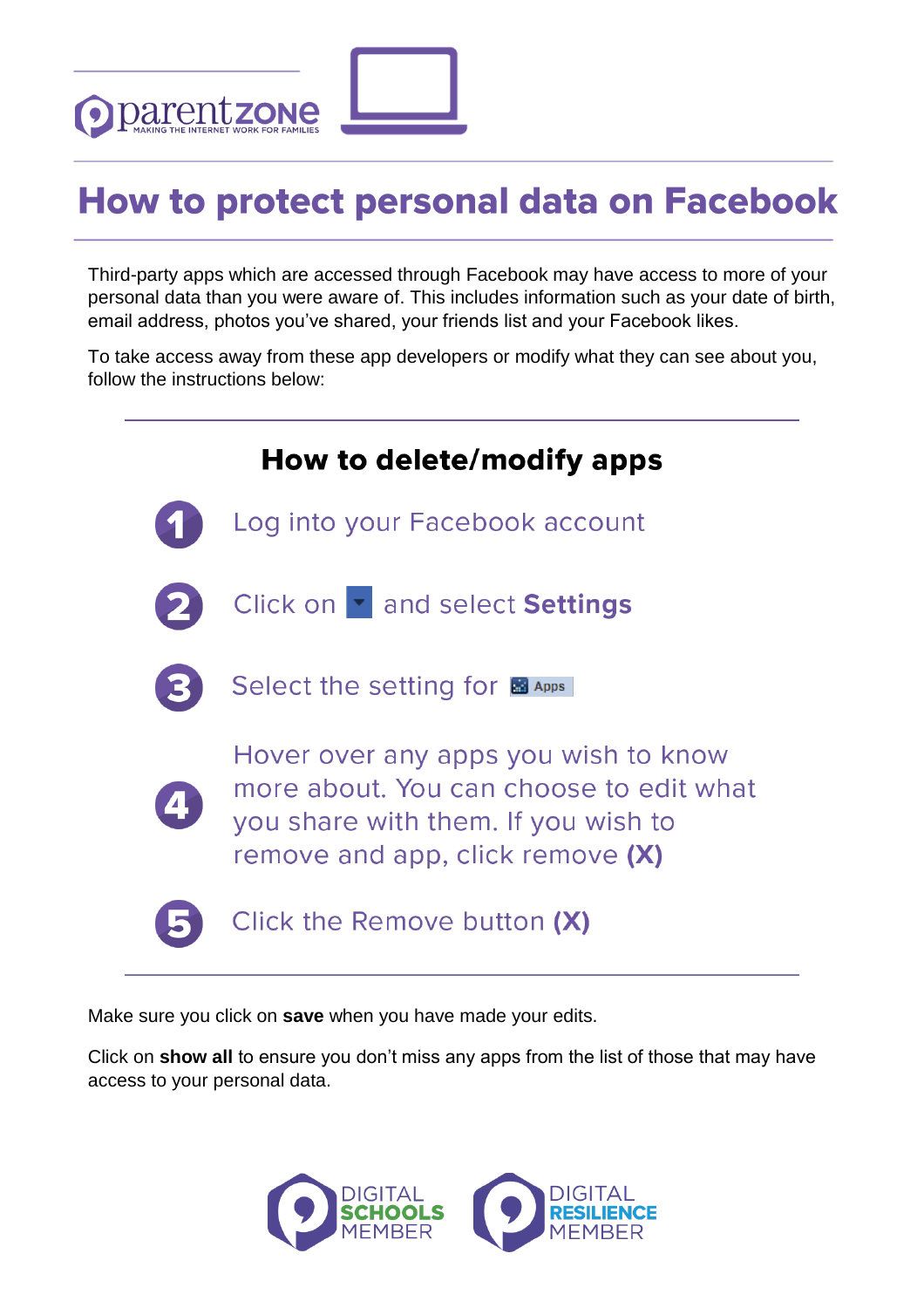

## **How to protect personal data on Facebook**

## **Once I delete the app, does that mean it no longer has my personal data?**

By deleting the app, you're stopping any further access. However, it's important to note that the app may still have information about you saved. You have the right to contact each developer and ask them to remove any existing information from the app's servers. When modifying the settings for each app, this option will be provided. In May 2018, with the introduction in Europe of the General Data Protection Regulation (GDPR), which aims to make it far easier for users to take back control of their data, things may change for the better.